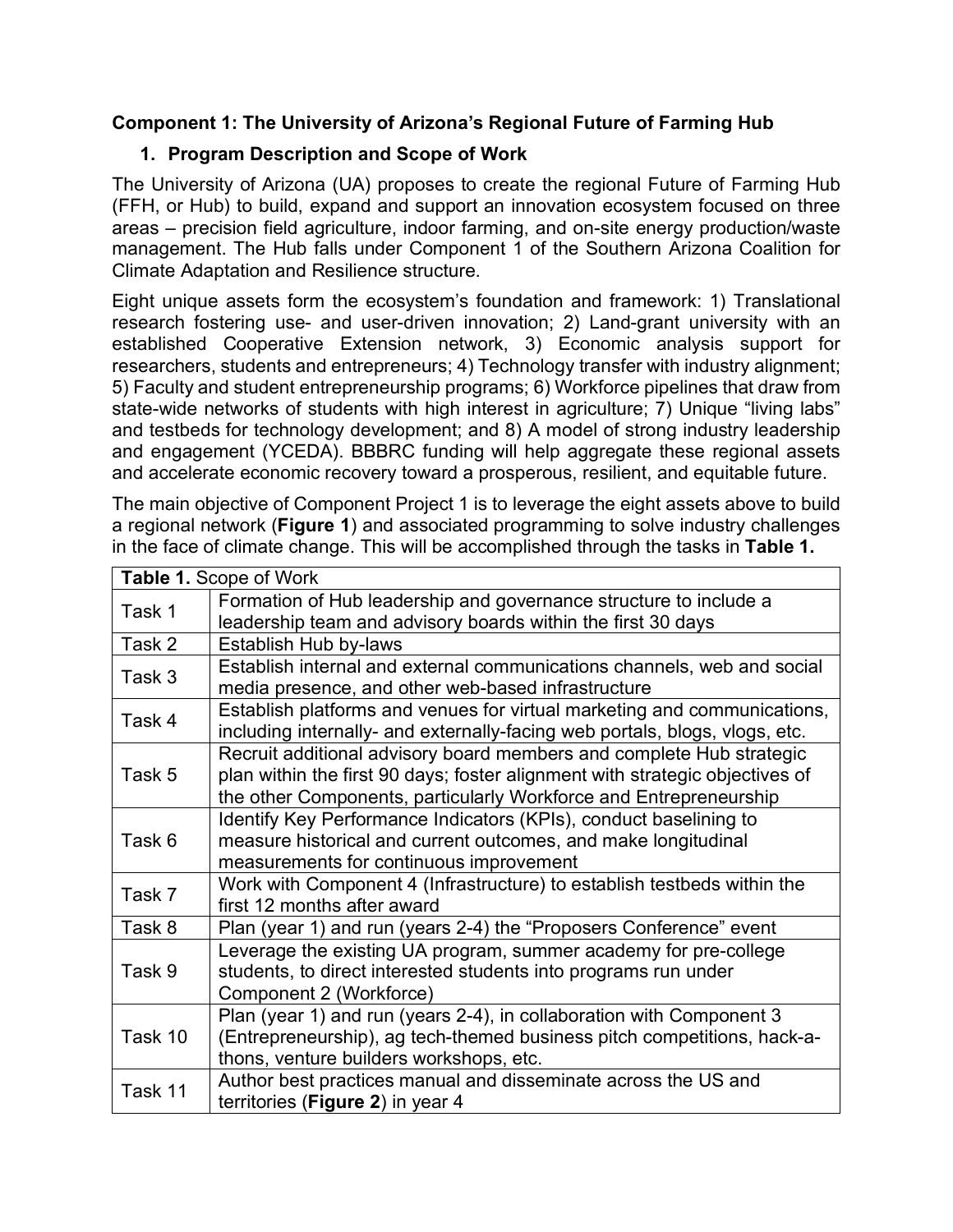### **2. Regional Industry Assets and Needs**

Field agriculture is strongly represented in our region by Yuma County on the Colorado River, which contains many farms and growers of leafy green fresh produce, cotton, hay, wheat, citrus, dates and other fruits and nuts, as well as suppliers of seed and other associated materials and equipment. There is also large beef and dairy production. Companies include Bayer Crop Science, Nature Sweet Tomatoes and WholeSum Foods (all of whom provided letters of support in Phase 1). The Yuma Center of Excellence for Desert Agriculture (YCEDA) is a public-private partnership that includes the University of Arizona and companies such as Barkely Ag, JV Smith Companies, Taylor Farms, Gowan Co., D'Arrigo Bros., Nutrien Ag Solutions, and many others. These companies help to produce more than 90% of US leafy greens during the winter months and represent a vital national asset.

Indoor agriculture is supported by UA's Controlled Environmental Agriculture Center (CEAC) whose members and sponsors include Bright Farms, Ridder, Priva, Argus Controls, Bios, Pro-Mix, Beaver Plastics, Grodan, and Iluminar Lighting. Technologies such as controlled environment agriculture support a new and expanding sustainable production industry, and these companies are poised to reach critical mass as an industry in the near future.

As detailed in Section 4(A) of the Overarching Narrative, the comprehensive economic development strategies (CEDS) for Tucson, Pima County, Yuma County, and Western Arizona Economic Development District (WAEDD) align around themes of inclusivity, resilience, entrepreneurship, and innovation. These regions reflect Arizona's multicultural heritage and the strength of the state's agriculture industry sector. Common needs supported by the Hub include technology development that is directly inspired by the challenges faced in these areas and their associated farm communities and industries, workforce development driven by inclusion of groups that have been traditionally underrepresented in technology-focused disciplines (e.g. science and engineering), and entrepreneurship that will foster new startups that add critical mass to the ecosystem.

### **3. Proposed Solution**

The ability to collect, process, and analyze temporal, spatial and individual data on interand intra-field variability in crops (known as precision agriculture) has never been greater. Yuma agriculture is growing rapidly and poised to make significant contributions to the state's economy while preparing field agriculture to respond to the challenges of climate change. At the same time, indoor farming, such as that in Tucson, does not require vast acres of land or expensive field equipment; it embodies translatable sustainability by maximizing reduce/re-use/recycle strategies, energy efficiency, and crop consistency and yields. Subsequently, in many emerging industry segments, entrepreneurs can start a precision agriculture (or related) business from modest beginnings, thereby offering unprecedented equity and access. 'Future farming' is our term for this precision agriculture field to enclosed ag to startup model.

In this way, we develop resilient practices in the face of a changing climate and can significantly reduce or even eliminate reliance on land, good weather, and natural sunlight. Future farming offers compelling and adaptive business models and can address nutritional concerns with locally-grown products, thereby eliminating so-called "food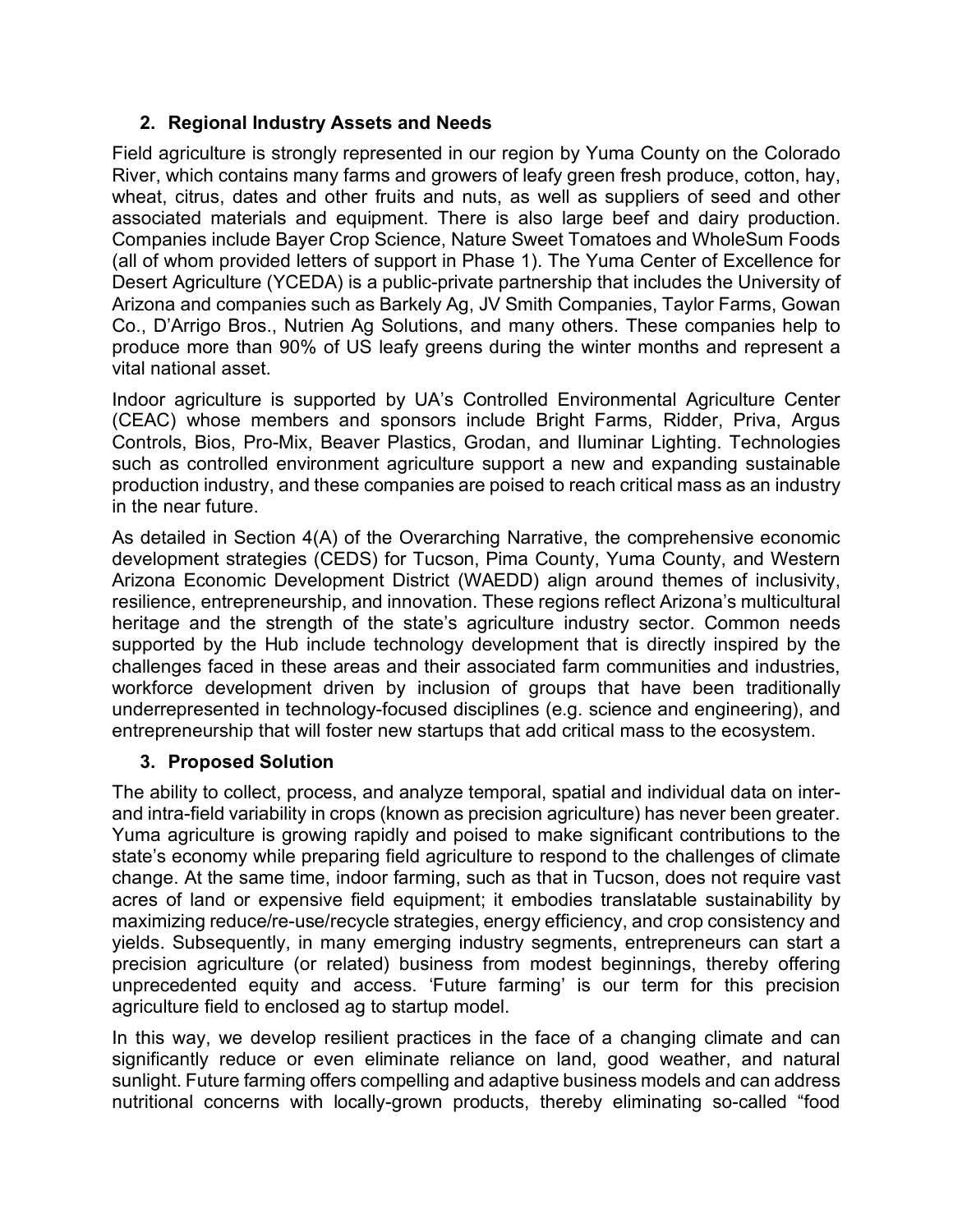deserts" in underserved communities. Catalyzing the growth of a modern agriculture industry has huge potential to contribute to equitable wage and job growth across Arizona and the US.

The regional Future of Farming Hub (**Figure 1**) leverages the state-wide resources of Arizona's flagship land grant university to create an ag tech-focused ecosystem that connects subject matter experts to practitioners in the field. The Hub will work continuously throughout the year, but a key feature of our proposed solution will be an annual "Proposers Conference." This event will bring together all regional stakeholders and accomplish several important goals:

- Hybrid meetings of individuals and organizations across the region to learn about the Hub's activities and funding opportunities.
- Networking and partnering activities will be held to foster teaming and pilot project ideation.
- The Hub's three testbeds [1) Ubiquitous Broadband Yuma and precision field ag, 2) Indoor ag at the Controlled Environment Agriculture Center or CEAC, and 3) Biogas energy production at a partner farm and UA] will be highlighted at the conference for pilot project ideation.
- Attendees will learn about the process for pilot project proposals and applications for Future Farming Fellowships for faculty and students.
- Workshops will be held to educate faculty and students on best practices for useand user-inspired research and technology transfer to industry.
- Students working on existing projects (years 1-4) will present their research in a poster reception format to encourage networking among stakeholders.
- Workforce outreach will be facilitated by inviting members of the younger statewide population such as 4H, FFA, and, most importantly, students, particularly from/for the College of Agriculture and Life Sciences, UA Yuma, and Arizona Western College.

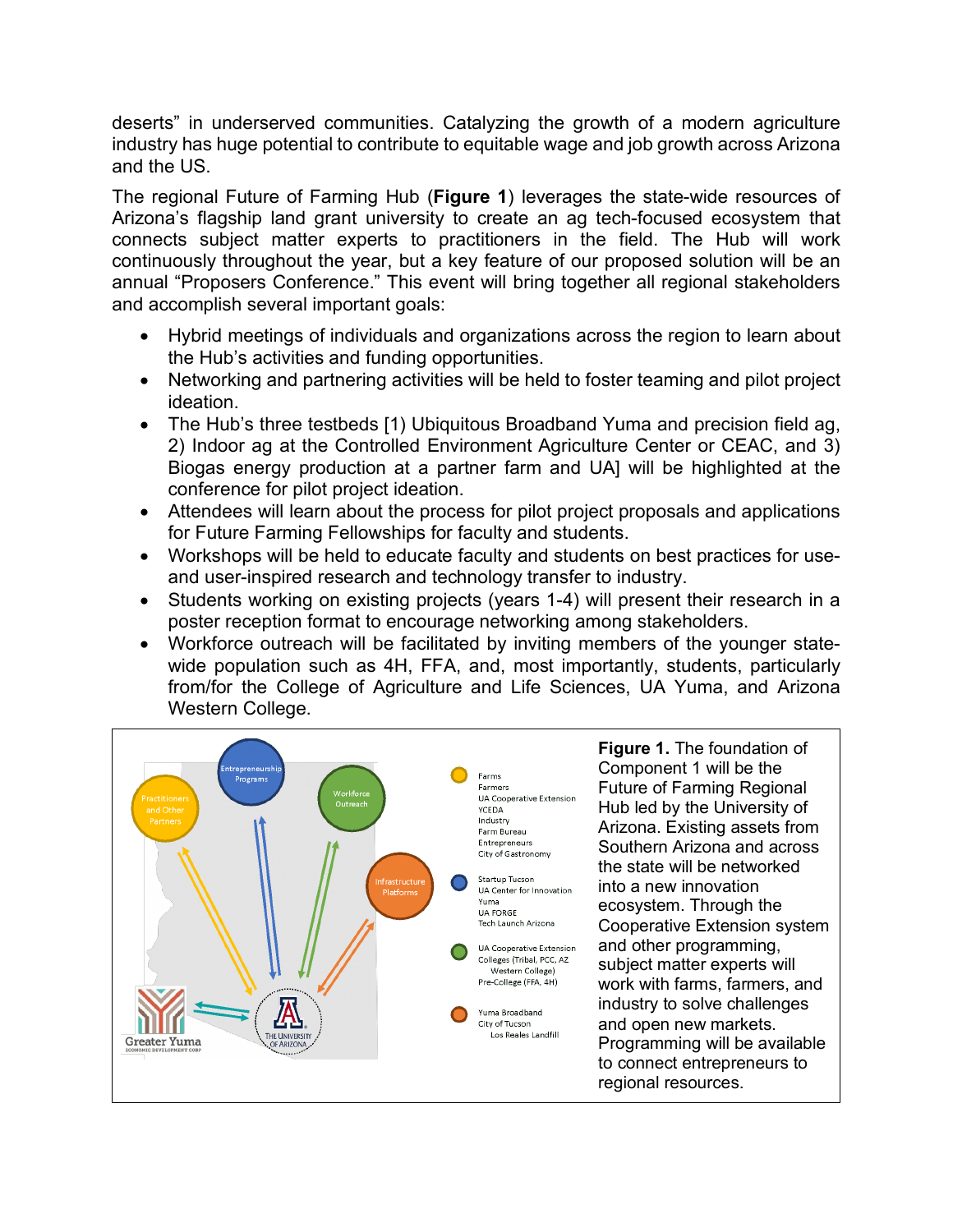Web and social media will be leveraged heavily for year-round Hub marketing and communications. Extension Specialists and industry experts will be recruited to contribute to monthly blogs and vlogs. A "Grand Challenges Blackboard" will be used to post needs, knowledge gaps and other opportunities so that engineers and scientists can work on potential new pilot project ideas and form nascent project teams in anticipation of the annual Proposer Conference, or to submit proposals for other funding outside of the Hub (e.g. other EDA, USDA, NSF, etc.). Student groups (e.g., college, FFA and 4H) will be able to produce text, image and video content (e.g. TikTok, Vine, YouTube) to showcase their connections to the Hub.

An important deliverable for the Hub will be its "Best Practices Manual," which will be disseminated across the US through an existing network of land-grant universities and colleges (**Figure 2**). By leveraging a common land-grant mission with a strong agricultural theme, we will create impact at scale, covering essentially the entire US.

**Figure 2.** Hub dissemination vision. By the end of year 3, the Hub is expected to have developed and documented many "best practices" that define a productive, inclusive, and resilient ag techbased ecosystem. US-wide impact can be realized by disseminating these practices across the country through landgrant institutions.



# **4. Partners and Program Outreach**

Strong synergy already exists between the UA, UA Yuma, and the Greater Yuma Economic Development Corporation (GYEDC) with joint programs and complementary capabilities. Key partners that will help to deploy programming across the state by active participation in the Hub fall into four categories as shown in **Figure 1**.

A vital asset of the Hub is the Yuma Center of Excellence for Desert Agriculture (YCEDA). It is the industry broker for the region as well as a clearinghouse for best practices and connection to farms, farmers, industry, and students. Especially strong ties to economic development organizations in Yuma such as GYEDC are facilitated by YCEDA. The greater Yuma area is 70% Hispanic and 70% first generation college students, which presents significant opportunities for economic advancement through the Hub's activities where the Coalition's equity framework is expected to be especially impactful.

Another critical aspect of the region is Arizona FORGE, which is expected to play an active part with thousands of students (high school, community colleges, and UA) across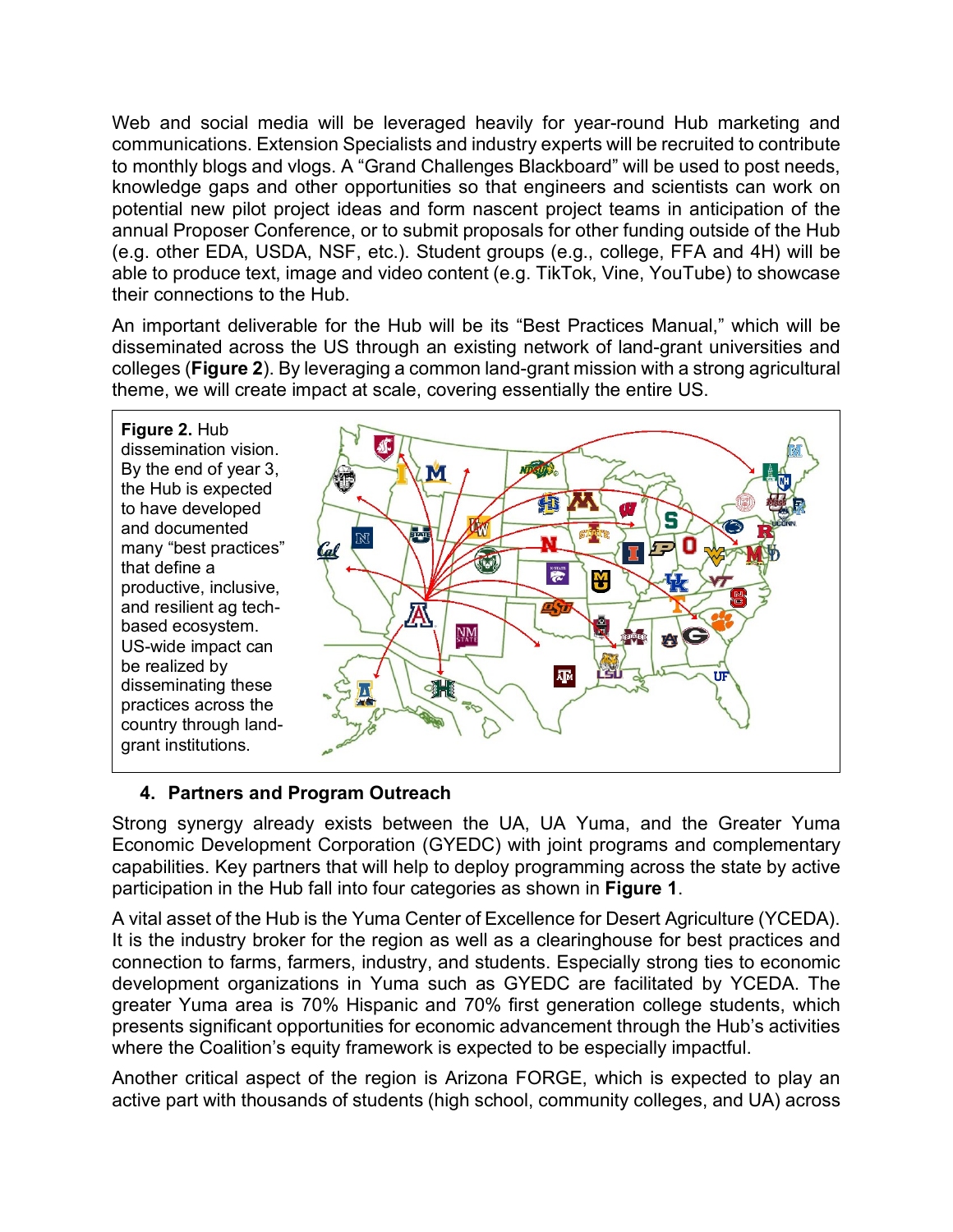the region. Because of its unique student-community entrepreneurial mindset model, it will serve as an interlink for small companies and entrepreneurs (Component 3), workforce (Component 4), and funding (Component 5). FORGE is already a pillar partner with Startup Tucson, who work from FORGE's building in Tucson, and have been awarded multiple EDA grants in recent years.

Outreach will leverage the existing Cooperative Extension network, where specialists are already embedded in all 15 counties and have strong relationships with farms, farmers, municipalities, schools, and industry. They develop and implement plans based on locally identified needs that lead to improved agricultural practices, and collaborate with all Extension program areas (Horticulture, 4H Youth Development, FFA) and volunteers on educational efforts that facilitate positive management practices with significant and locally-relevant impact. Our approach will focus on Southern Arizona and then scale across the state. Through these outreach efforts, Extension Specialists will be key facilitators in a continuous loop that brings new agricultural challenges into the Hub, and translates solutions out to farms, industry, and other stakeholders. This model can be emulated by other state Cooperative Extensions.

*Diversity* defines who and what we are, measured by our differences and representations; *Inclusion* is how we engage and value our diversity; *Equity* is how we ensure that diverse groups share in the benefits that the Coalition will bring to our region. Promotion of these important tenets will be accomplished by integrating our shared values, beliefs, and attitudes so as to influence the environmental climate, perception, and inclusive behavior across all aspects of the Hub, from research groups and project teams to the Hub leadership. We will leverage the Equity Framework (see overall Project Narrative) and specifically the Equity Committee to ensure representation on the Hub's leadership and advisory boards from tribal, rural, and underrepresented communities. We will promote a community-wide culture that nurtures, promotes, and advances societal impact. As a Hispanic Serving Institution (HSI), the UA is especially well-suited to lead this effort.

### **5. Measurable Goals and Impacts**

Early key goals include completing the tasks outlined in Section 1 within the timelines previously stated, including establishment and early baselining of important KPIs, which will likely include metrics related to traditional innovation outcomes (e.g., those promoted by the Association of University Technology Managers or AUTM), as well as those that demonstrate economic development. AUTM metrics, in particular, have a large historical context and basis for comparison to other university ecosystems. In **Table 2**, we establish the list of expected milestones and performance targets.

The impact of accomplishing these goals will be a new standard for developing a sustainable agricultural ecosystem, anchored by academic-industry-community research innovation and translational technology; fueled by innovative models of workforce development and entrepreneurship; and supported by robust partnerships with industry and diverse communities. These new ecosystems will reach across the US and will drive strong economic growth and creation of thousands of new jobs in a rejuvenated agricultural sector that shows resiliency in the face of climate and other challenges.